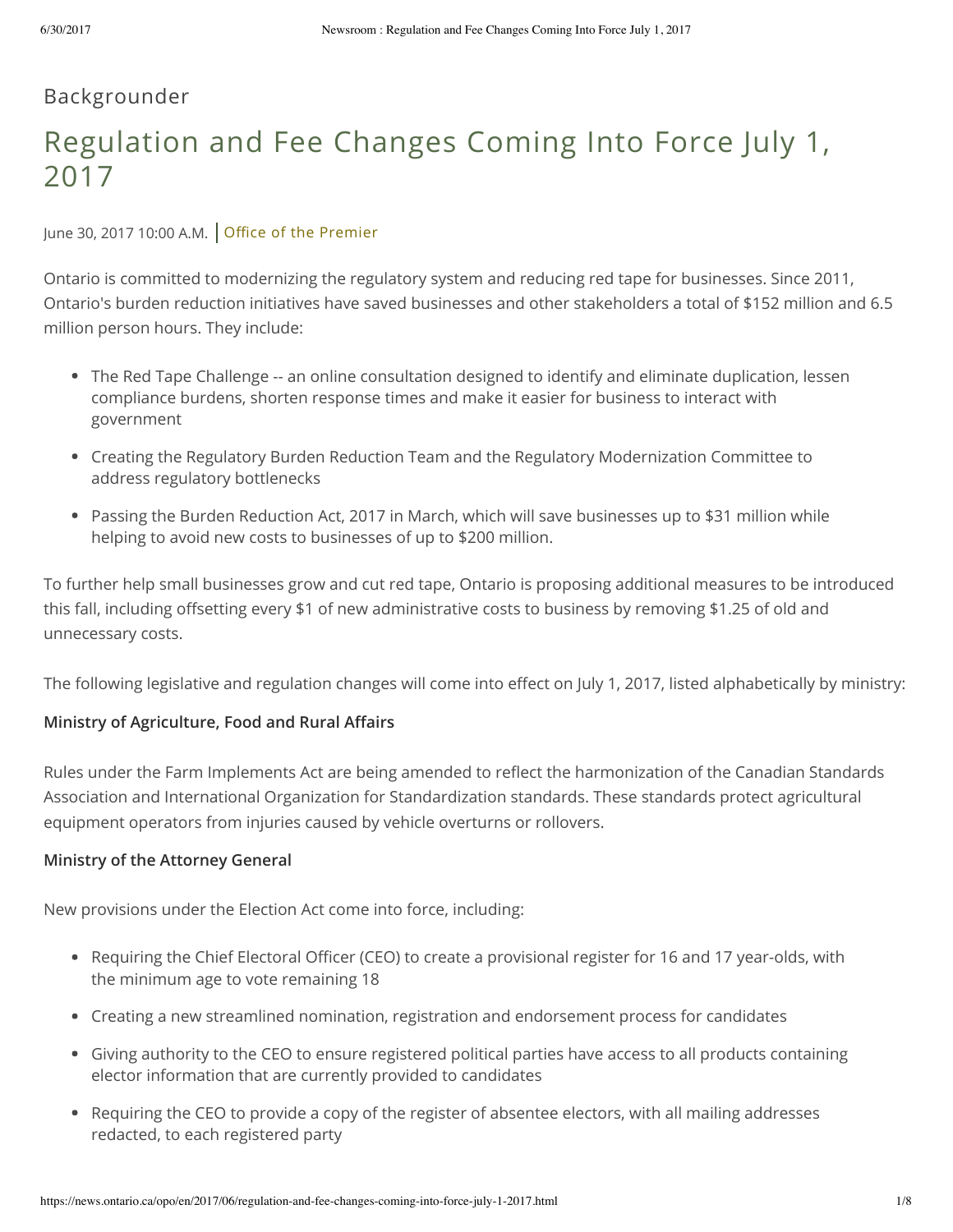- Giving the CEO authority to issue fines to multiple residence building owners and condominium corporations if canvassers are denied access to these buildings
- Helping voters get to the polls by standardizing advance voting location hours across all locations
- Allowing the CEO to redact information from the Permanent Register of Electors of Ontario (PREO) at the request of the elector, if they believe that sharing this information would endanger the life, health or security of the elector
- Requiring the PREO to contain a unique identifier for each elector that will be assigned by the CEO
- Limiting the type of information shared from the PREO to names, unique identifiers, and mailing and permanent addresses of electors
- Requiring political parties to disclose a privacy policy that meets specific guidelines in order to receive a copy of the PREO
- Following an election, ensuring the inspection of ballots and other documents only happens under order of a judge
- Allowing candidates or their representatives to receive strike-off data on polling day, and political parties to receive this information after the election.

Under the new provisions to the Election Finances Act, nomination contestants will be required to register to receive contributions and incur expenses, and to report on these activities. Nomination contestants will also be subject to a spending limit. There will also now be a limit on contributions to nomination contestants.

There are amendments to regulations under the Courts of Justice Act, including:

- To help speed up the release of a will on deposit with the court, court staff will be able to release the will to the estate trustee's lawyer and clarify the process to obtain the release of a will on deposit with the court where there are multiple estate trustees
- Clarifying and simplifying procedures in the Court of Appeal
- Requiring that a panel of the Divisional Court, rather than a single judge of the Superior Court, determine the issue of leave to appeal temporary orders in the Divisional Court
- Requiring time estimates for oral arguments to be provided on judicial review applications and motions before the Divisional Court
- Changing the French translation of the term "panel (of the court)" to ensure accuracy
- Using gender neutral terminology where possible on 11 Family Law Rules to be consistent with the language used in the All Families are Equal Act.

The Liquor Licence Act will be amended to revoke:

- The 60-day grace period to complete server training after first being employed or contracted with a licensed liquor delivery service or by a liquor sales licence holder
- The 60-day grace period to complete server training after first being employed or contracted with a licensed liquor delivery service in the French version of the general regulation.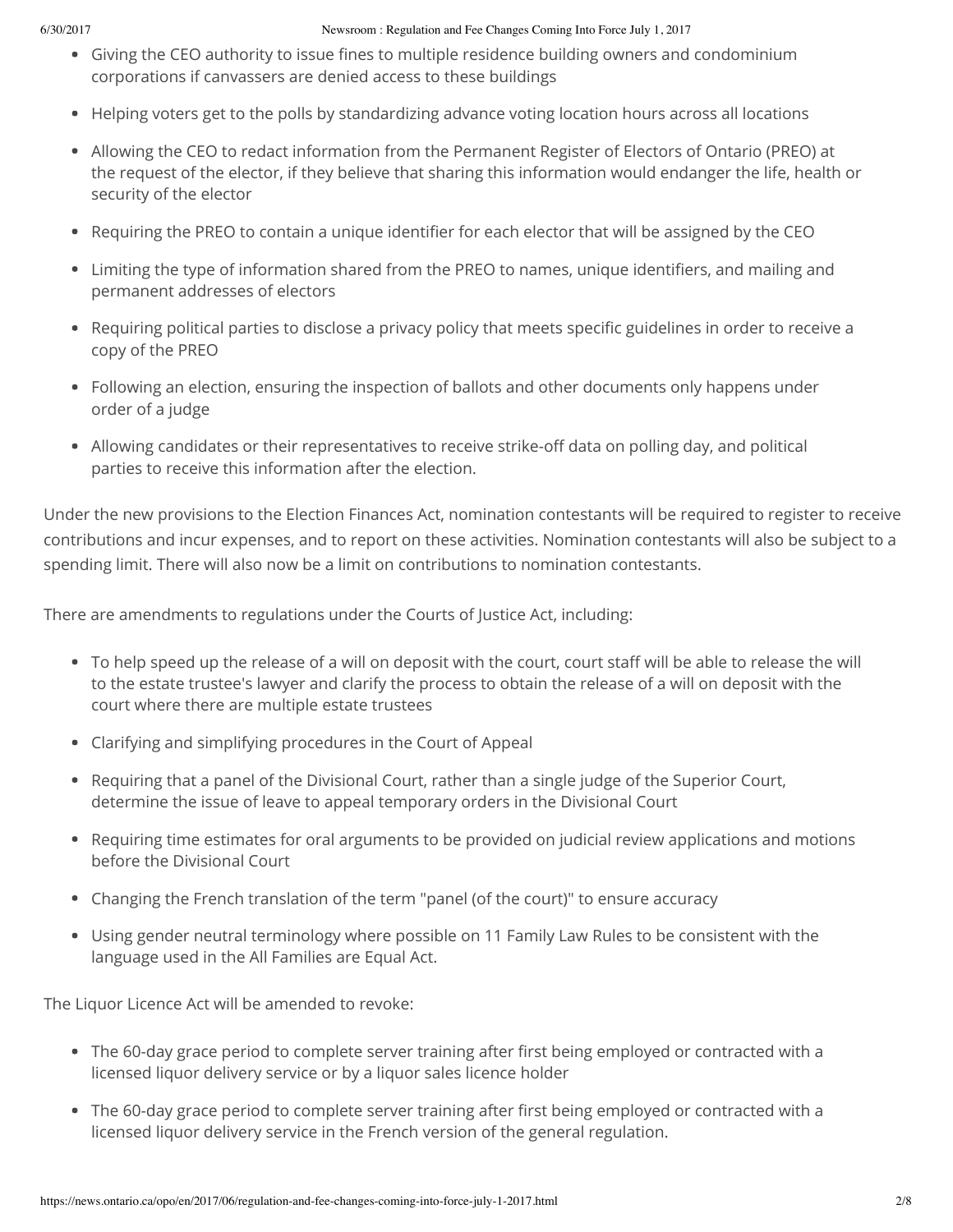#### **Ministry of Children and Youth Services**

A regulation under the Child and Family Services Act has been amended to reduce the financial burden on adoption agencies. This regulation change will eliminate the \$200 application fee that adoption agencies had to pay to become newly licensed adoption agencies or pay annually to renew their existing licences. Reducing the financial burden on adoption agencies means they can focus resources on what matters most -- serving families and helping children and youth find forever homes. The regulation under the Intercountry Adoption Act was also amended to eliminate the \$1,800 annual licensing fee.

#### **Ministry of Education**

The Education Act has been amended to remove requirements to follow specific provisions when determining fees for board-operated before- and after-school programs. The regulation continues to require that board-operated programs run on a cost-recovery basis.

#### **Ministry of Energy**

Net metering is a billing arrangement that allows customers to generate renewable energy onsite for their own use, and to receive bill credits for any surplus electricity sent to the grid. Ontario is making changes to a regulation under the Ontario Energy Board Act that has been in place since 2005 and establishes requirements for energy distributors to offer net metering upon request to Ontario electricity customers. The changes will:

- Enable pairing of renewable energy systems with energy storage systems
- Remove the 500 kilowatt (kW) project capacity size limit
- Clarify that electricity bill credits can be carried forward for up to a consecutive 12-month period
- Allow participants with existing net metering agreements the option of entering into new agreements under the amended regulation.

This summer, Ontario will lower electricity bills by 25 per cent on average for all residential customers and as many as half a million small businesses and farms to provide significant rate relief and ensure greater fairness. Lowerincome Ontarians and those living in eligible rural and northern communities will receive even greater reductions, as much as 40 to 50 per cent. As part of this plan, rate increases will be held to the rate of inflation for four years. These changes are the next step in the implementation of Ontario's Fair Hydro Plan, and would establish most of the necessary regulations under the Ontario Energy Board Act, 1998; Ontario Rebate for Electricity Consumers Act, 2016; and Ontario Fair Hydro Plan Act, 2017.

#### Electricity bills

Electricity bills regularly include information to keep customers informed on a variety of topics, such as changes to rates, program updates and application information. To support transparency and communicate the changes made under Ontario's Fair Hydro Plan, electricity bills will:

- Include information related to the Fair Hydro Plan and its impact on invoices
- Include a descriptive bill insert -- once every quarter within a 12-month period, beginning with the first invoice issued on or after July 1, 2017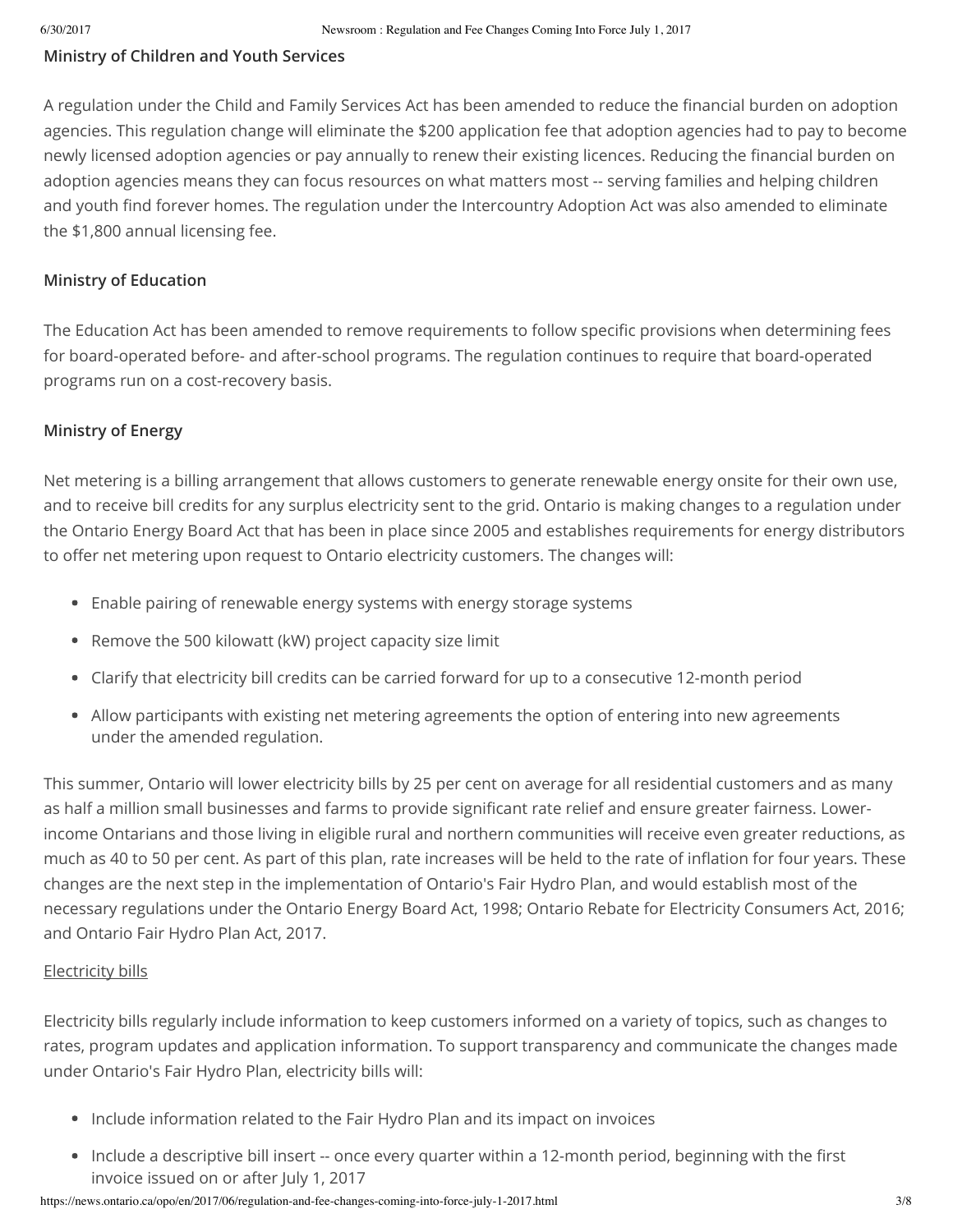- Remove information about the Debt Retirement Charge on invoices
- Remove the "8 percent provincial rebate" information from invoices and envelopes.

#### Electricity support programs

The regulations will define eligibility scope, reimbursement process for local distribution companies, reporting, record-keeping and auditing requirements for the following programs:

- Ontario Electricity Support Program (OESP) -- enable the Ministry of Community and Social Services to support delivery of the OESP by aligning it with social assistance programs, and ensure that anyone deemed financially eligible for social assistance is also eligible for the OESP
- First Nations Delivery Credit -- defines eligibility to include all residential (residential rate class) First Nations customers living on-reserve, as defined by the federal Indian Act, who will receive a 100 per cent credit of the delivery line on their monthly electricity bills, and facilitates the creation of a payment process to be funded by the government
- Distribution Rate Protection (DRP) -- establishes a mechanism for the Ontario Energy Board to calculate maximum monthly distribution charge for prescribed consumers and facilitates the creation of a payment process to reimburse distributors to be funded by the government
- Rural or Remote Rate Protection (RRRP) -- this program, which helps to offset the higher costs to distribute electricity to Ontario residents who live in rural or remote locations, will now have the majority of its costs funded by the government instead of by ratepayers; for a majority of customers receiving this rate protection, a fixed monthly credit of \$60.50 is prescribed in regulation.

#### Global Adjustment (GA)

To relieve the current burden on ratepayers and share electricity costs more fairly, a portion of the GA is being refinanced. Refinancing the GA would provide significant and immediate rate relief by spreading the cost of electricity investments over the expected life cycle of the infrastructure that has been built. In the early years, a portion of the costs covered by the GA would be refinanced to reduce pressure on today's electricity ratepayers. In later years, the cost of refinancing would be recovered from ratepayers.

The regulations will support the required calculations related to refinancing of the GA, including:

- Defining the roles and responsibilities of the Financial Services Manager and Independent Electricity System Operator (IESO) in relation to the refinancing of the GA
- Ensuring that the IESO has the authority it needs to make the appropriate adjustments in the amounts it collects from local distributors and others, and that those distributors and others reflect those adjustments in the amounts they collect from consumers
- The required rate reductions for regulated rate consumers, and the adjustments that need to be made for those who are not regulated rate consumers
- The methodology for determining electricity rates and adjustments to GA costs after April 30, 2018
- The flow-through of rates and adjustments in circumstances involving unit sub-metering.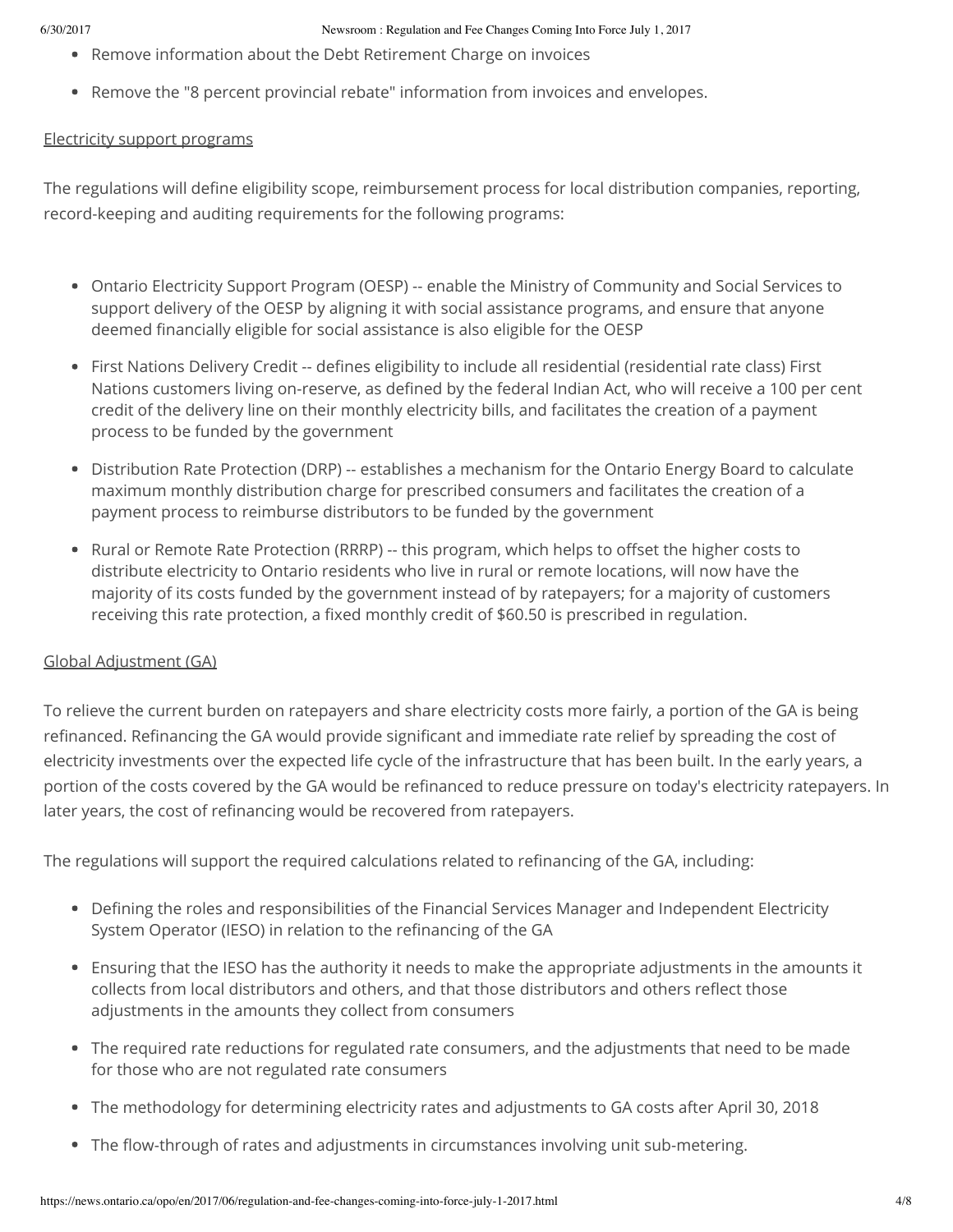The Energy and Water Reporting and Benchmarking (EWRB) initiative was introduced to help building owners improve their building's energy and water efficiency. EWRB is the review of a building's energy and water performance to determine how it is changing over time in comparison to other similar buildings. Ontario is establishing a new regulation to clarify details such as whom, how and when building owners are required to report their data to the government.

#### **Ministry of the Environment and Climate Change**

To improve the quality of drinking water in Ontario and ensure that Ontario remains a leader in drinking water protection, new amendments under the Safe Drinking Water Act will:

- Simplify the operator certification process for operators-in-training
- Simplify and provide greater clarity on reporting requirements and other housekeeping items
- Improve access to and require more timely reporting of all drinking water test results
- Enhance Ontario's drinking water quality standards by adding, removing and adopting Health Canada's standards for certain contaminants
- Enhance lead sampling, flushing and filter requirements for schools, private schools and child care centres.

To help Ontario transition to the new waste-free Ontario framework, amendments to the Used Tire regulation under the Waste Diversion Transition Act will support closure of the Used Tires Program and the Ontario Tire Stewardship.

#### **Ministry of Finance**

Amendments to the Alcohol and Gaming Regulation and Public Protection Act will improve margins for spirits manufacturers by replacing the current LCBO mark-up and commission structure with a tax on spirits sold at distillers' on-site stores. An exemption for promotional distribution of a specified annual amount will also be allowed. These changes will help distillers to attract new customers and grow their businesses.

The Budget Measures Act (Housing Price Stability and Ontario Seniors' Public Transit Tax Credit) includes a new Ontario Seniors' Public Transit Tax Credit that will help seniors use transit systems in all regions of the province. Starting July 1, 2017, the refundable credit will be equal to 15 per cent of a senior's eligible public transit costs for anyone aged 65 or older at the beginning of the year. The Ontario Seniors' Public Transit Tax Credit applies for the 2017 and subsequent tax years. However, for the 2017 taxation year only costs for the use of public transit services between July 1 and December 31 will be eligible for the credit.

To increase efficiency, Ontario amended the Financial Services Commission of Ontario Act to give the Financial Services Tribunal the discretion of combining tribunal proceedings without requiring the consent of the parties to the proceedings. The amendment also allows the tribunal to treat evidence admitted in one proceeding as if it were also admitted in another proceeding heard at the same time, also without the consent of the parties.

Amendments under the Pension Benefits Act include:

Allowing and prescribing when the Superintendent of Financial Services can issue a special order that would require an administrator of a defined benefit pension plan to file a new valuation report -- this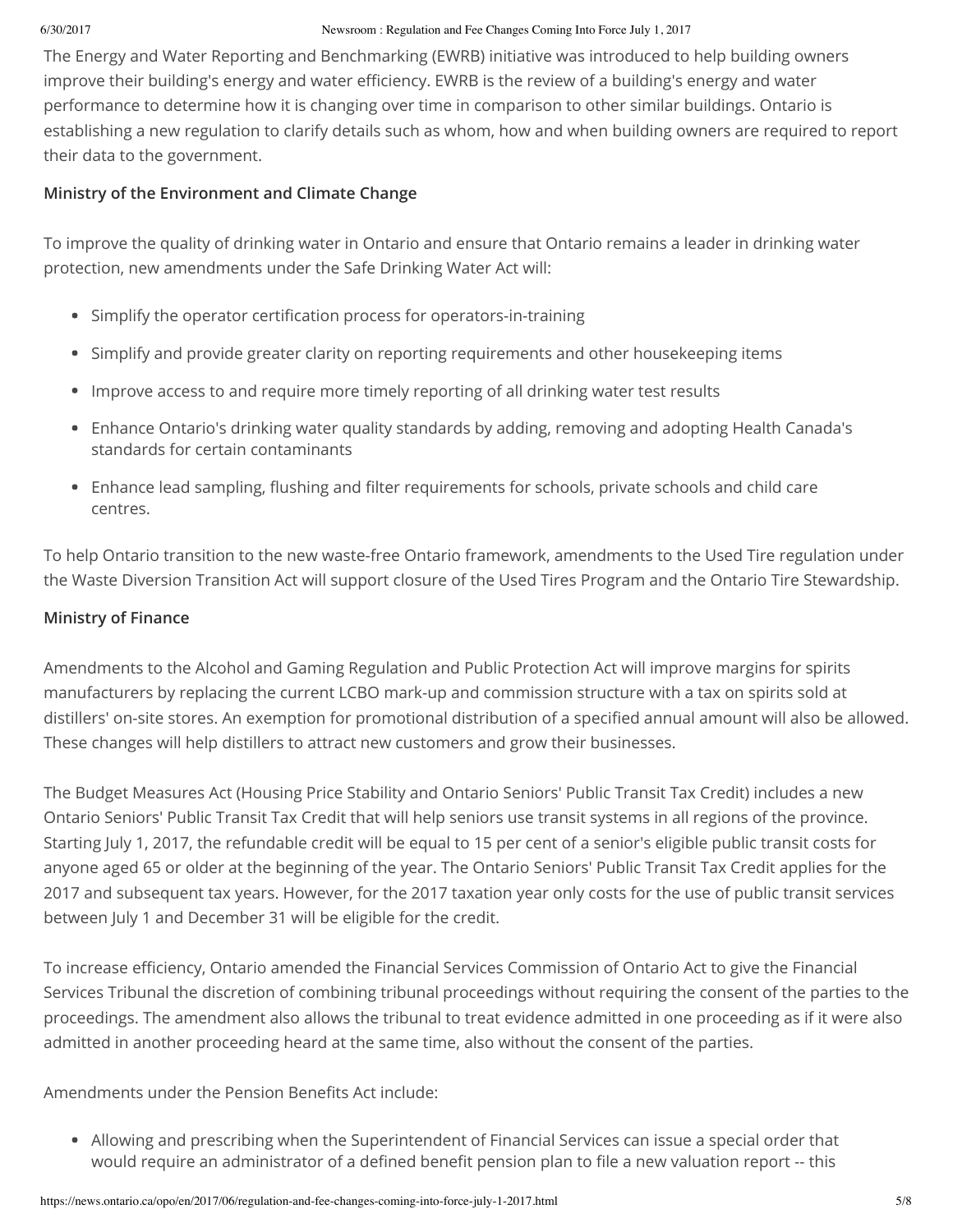would provide the Superintendent with an expedited method of obtaining new information about the status of a pension plan

- Expanding the current powers of the Superintendent of Financial Services that will require an administrator of a defined benefit pension plan to file a new valuation report if the assumptions and methods used in a previously filed report are inappropriate for the plan, regardless of whether the report was prepared according to accepted actuarial practice
- Providing sponsors with temporary relief from potential contribution increases while the government works to implement the new funding framework for defined benefit pension plans that will generally reduce sponsor contribution requirements to these plans
- Extending the existing solvency funding exemption for certain multi-employer pension plans, known as specified Ontario multi-employer pension plans, for an additional year. These temporary rules are set to expire on August 31, 2017. This will allow the necessary time to develop a permanent funding and regulatory framework for these pension plans.

### **Office of Francophone Affairs**

Regulations under the French Language Services Act are being amended to partially designate Georgian Bay General Hospital and fully designate Centretown Community Health Centre Inc. as French language services providers.

### **Ministry of Government and Consumer Services**

Amendments to the Vintners Quality Alliance Act will create a new VQA wine category, which defines production and labelling standards for wines made from white- or pink-skinned grapes using methods typical for red wines.

## **Ministry of Health and Long-Term Care**

The new Quality of Care Information Protection Act will come into force to replace the current act, together with accompanying regulations and changes to a related regulation under the Public Hospitals Act (PHA) to help increase transparency and improve and maintain quality in Ontario's health care system. The updated act enables health care providers and other relevant parties to continue to have protected quality improvement discussions, including discussions about critical incidents, in order to help improve patient safety and ensure such incidents are not repeated in the future. At the same time, the updated act provides greater clarity for patients and their representatives and, together with the changes to the PHA regulation, helps ensure that information from discussions following critical incidents involving patients is shared with them.

The regulations under this act that are coming into force are substantively similar to existing regulations under the current act.

The changes to the regulation under the PHA that are coming into force include requirements for hospitals to:

- Establish a system for ensuring that a hospital committee reviews every critical incident as soon as is practicable after the incident occurs
- Include a patient relations representative in every critical incident review
- Offer to interview the affected patient or their representative when reviewing a critical incident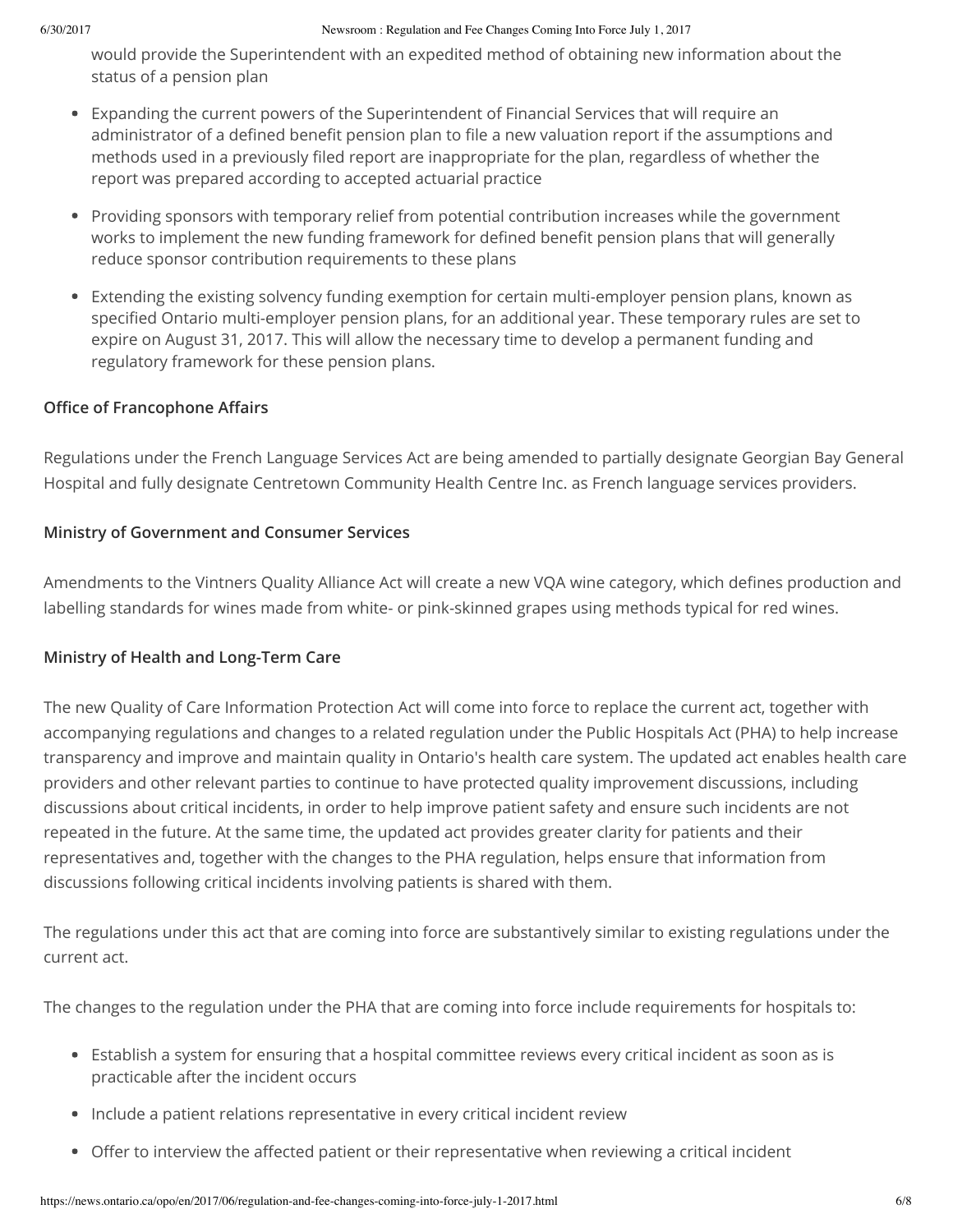- Disclose the cause of a critical incident, if known, to patients/representatives
- When requested by the minister, share critical incident data for the purposes of conducting analyses and sharing information to support quality improvement activities.

A regulation under the Health Insurance Act will be amended to provide more flexibility for government, in the future, to accept applications for OHIP card renewals or new cards in person or in other formats.

A regulation under the Homes for Special Care Act will come into force that will increase the per diem rate paid to licensees that operate Homes for Special Care. Homes for Special Care provide room, board and assistance with daily living for tenants with serious mental illness across the province. This increase is a first step in modernizing the Homes for Special Care Program, to put a greater focus on independence and recovery, as committed to in Ontario's Long-Term Affordable Housing Strategy Update.

#### **Ministry of Housing**

Amendments to regulations under the Housing Services Act will exempt from the Land Transfer Tax (LTT) the transfer of two social housing projects and two affordable rental housing projects to other non-profit housing providers in their communities. This is consistent with the government's practice of allowing LTT exemptions to facilitate transfers of social and affordable housing from one non-profit housing provider to another.

### **Ministry of Labour**

Amendments to the Crown Employees Collective Bargaining Act will change the composition of the Grievance Settlement Board, a provincial adjudicative agency that resolves grievance disputes involving Crown employers and unions. The amendments will establish a new model that includes a roster of mediator-arbitrators, as well as a chair and two alternate chairs. Currently, the board is composed of a chair and vice chairs appointed through Order-in-Council. The changes to the board structure are a balanced approach that will result in a more expedited and accountable grievance settlement process.

### **Ministry of Municipal Affairs**

After an extensive two-year consultation process, the Ministry of Municipal Affairs is:

- Amending the Greenbelt Area boundary regulation to add close to 10,000 hectares of land to the Greenbelt Area
- Making administrative changes to an existing regulation under the Places to Grow Act to support implementation of the updated Growth Plan for the Greater Golden Horseshoe.

Amendments to the Oak Ridges Moraine Conservation Plan regulation will protect natural heritage and water resources, support the viability of agriculture, promote the government's climate change priorities and address the impacts of excess soil movement. The amendments will also better align and co-ordinate with the various policies of the Growth Plan for the Greater Golden Horseshoe, the Greenbelt Plan and the Niagara Escarpment Plan.

In support of Ontario's Long-Term Affordable Housing Strategy, amendments to the Building Code establish separate construction requirements for new retirement homes and make it easier for Ontarians to build secondary suites in new homes. These amendments will help maintain public safety while reducing construction costs.